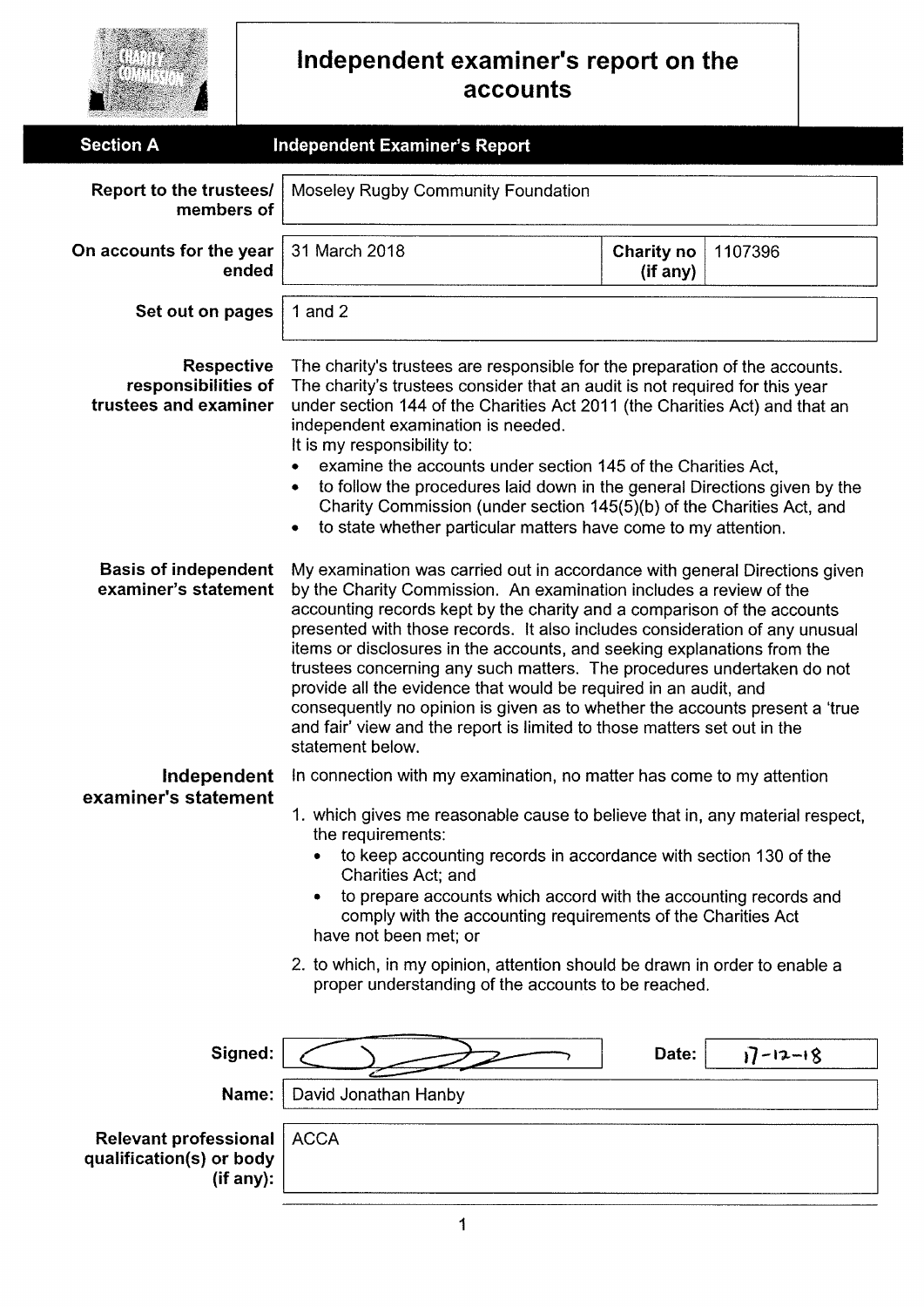| Address:   Langard Lifford Hall        |
|----------------------------------------|
| Lifford Lane, Kings Norton, Birmingham |
| <b>B30 3JN</b>                         |
| <b>Disclosure</b>                      |

## **Section B**

Only complete if the examiner needs to highlight material problems.

 $\ddot{\phantom{0}}$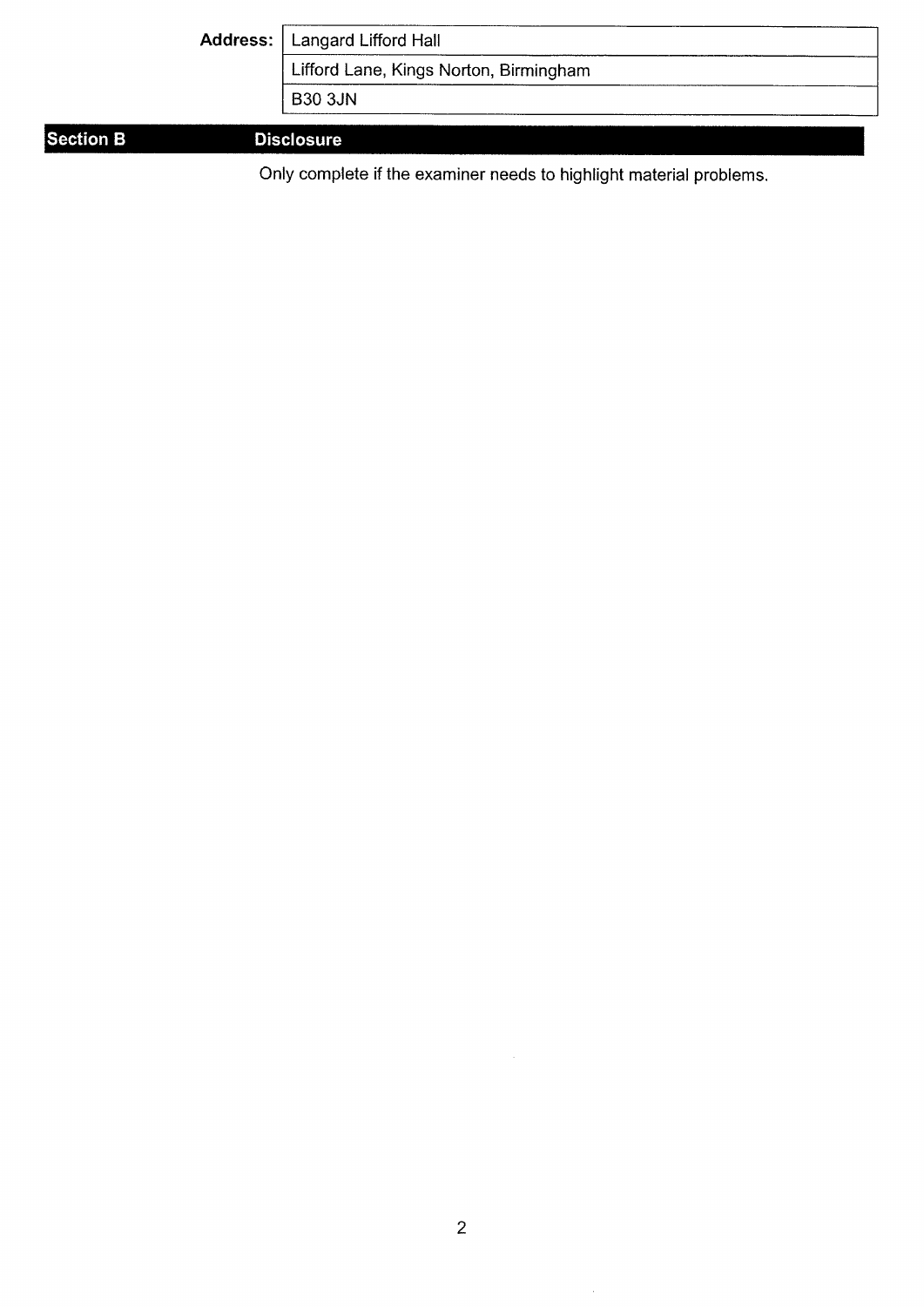| <b>CHARITY COMMISSION</b><br>FOR ENGLAND AND WALES | Charity Name                          | <b>MOSELEY RUGBY COMMUNITY FOUNDATION</b> |                              | No (if any)<br>1107398 |                  |
|----------------------------------------------------|---------------------------------------|-------------------------------------------|------------------------------|------------------------|------------------|
|                                                    | <b>Receipts and payments accounts</b> |                                           |                              | CC16a                  |                  |
|                                                    | For the period                        | Period start date                         | To                           | Period and data        |                  |
|                                                    | from                                  | 01/04/2017                                |                              | 31/03/2018             |                  |
|                                                    |                                       |                                           |                              |                        |                  |
| <b>Section A Receipts and payments</b>             |                                       |                                           |                              |                        |                  |
|                                                    | <b>Unrestricted</b>                   | <b>Restricted</b>                         | <b>Endowment</b>             | <b>Total funds</b>     | Last year        |
|                                                    | funds                                 | funds                                     | funds                        |                        |                  |
|                                                    | to the nearest<br>£                   | to the nearest £                          | to the nearest £             | to the nearest £       | to the nearest £ |
| <b>A1 Receipts</b>                                 |                                       |                                           |                              |                        |                  |
| <b>COMMUNITY GRANTS</b>                            |                                       | 6,695                                     |                              | 6,695                  | 6,875            |
| <b>DONATIONS</b>                                   | $\ddot{\phantom{a}}$                  | 37,500                                    | ۰                            | 37,500                 | 210              |
| <b>GOVERNMENT GRANTS</b>                           |                                       | 18,000                                    | ٠                            | 18,000                 | ٠                |
| <b>BIG LOTTERY FUND</b>                            |                                       | 10,000                                    | $\blacksquare$               | 10,000                 | ٠                |
| <b>COMIC RELIEF</b>                                |                                       | 5,056                                     | $\bullet$                    | 5,056                  | $\bullet$        |
| <b>BILLESLEY TRUST</b>                             |                                       | 12,000                                    | ٠                            | 12,000                 | $\bullet$        |
| <b>COMMUNITY DEPARTMENT</b>                        |                                       | 1,000                                     | ٠                            | 1,000                  | ٠                |
|                                                    |                                       |                                           | ۰                            |                        |                  |
| Sub total (Gross income for AR)                    |                                       | 90,251                                    |                              | 90,251                 | 7,085            |
| A2 Asset and investment sales,<br>(see table).     |                                       |                                           |                              |                        |                  |
|                                                    |                                       |                                           |                              |                        |                  |
|                                                    |                                       |                                           |                              |                        |                  |
| Sub total                                          |                                       |                                           |                              |                        |                  |
| <b>Total receipts</b>                              |                                       | 90,251                                    |                              | 90,251                 | 7,085            |
| <b>A3 Payments</b>                                 |                                       |                                           |                              |                        |                  |
| DIRECT COMMUNITY WORK                              |                                       | 16,205                                    | $\qquad \qquad \blacksquare$ | 16,205                 | 17,201           |
| OTHER DIRECT EXPENSES                              |                                       | 426                                       | ٠                            | 426                    | $\blacksquare$   |
| <b>GRANT APPLICATION FEES</b>                      | 540                                   |                                           | $\blacksquare$               | 540                    | ۰                |
| <b>COACHING FEES</b>                               |                                       | 37,500                                    | $\blacksquare$               | 37,500                 | $\bullet$        |
|                                                    |                                       | ٠                                         | ۰                            | $\bullet$              | $\bullet$        |
|                                                    |                                       | $\blacksquare$                            | $\sim$                       | ۰                      | $\bullet$        |
|                                                    | $\bullet$                             | $\blacksquare$                            | ٠                            | $\blacksquare$         | ۰                |
|                                                    |                                       | ۰                                         | $\blacksquare$               |                        |                  |
|                                                    |                                       | ٠                                         |                              |                        |                  |
| Sub total                                          | 540                                   | 54,131                                    |                              | 54,671                 | 17,201           |
| A4 Asset and investment                            |                                       |                                           |                              |                        |                  |
| purchases, (see table)                             |                                       |                                           |                              |                        |                  |
|                                                    |                                       |                                           |                              |                        |                  |
|                                                    | ٠                                     |                                           |                              | $\bullet$              |                  |
| Sub total                                          |                                       |                                           |                              |                        |                  |
| <b>Total payments</b>                              | 540                                   | 54,131                                    |                              | 54,671                 | 17,201           |
| Net of receipts/(payments)                         | 540                                   | 36,120                                    |                              | 35,580                 | 10,116           |
| A5 Transfers between funds                         |                                       |                                           |                              |                        |                  |
| A6 Cash funds last year end                        | 872                                   |                                           |                              | 872                    | 10,988           |
| Cash funds this year end                           | 332                                   | 36,120                                    |                              |                        |                  |
|                                                    |                                       |                                           |                              | 36,452                 | 872              |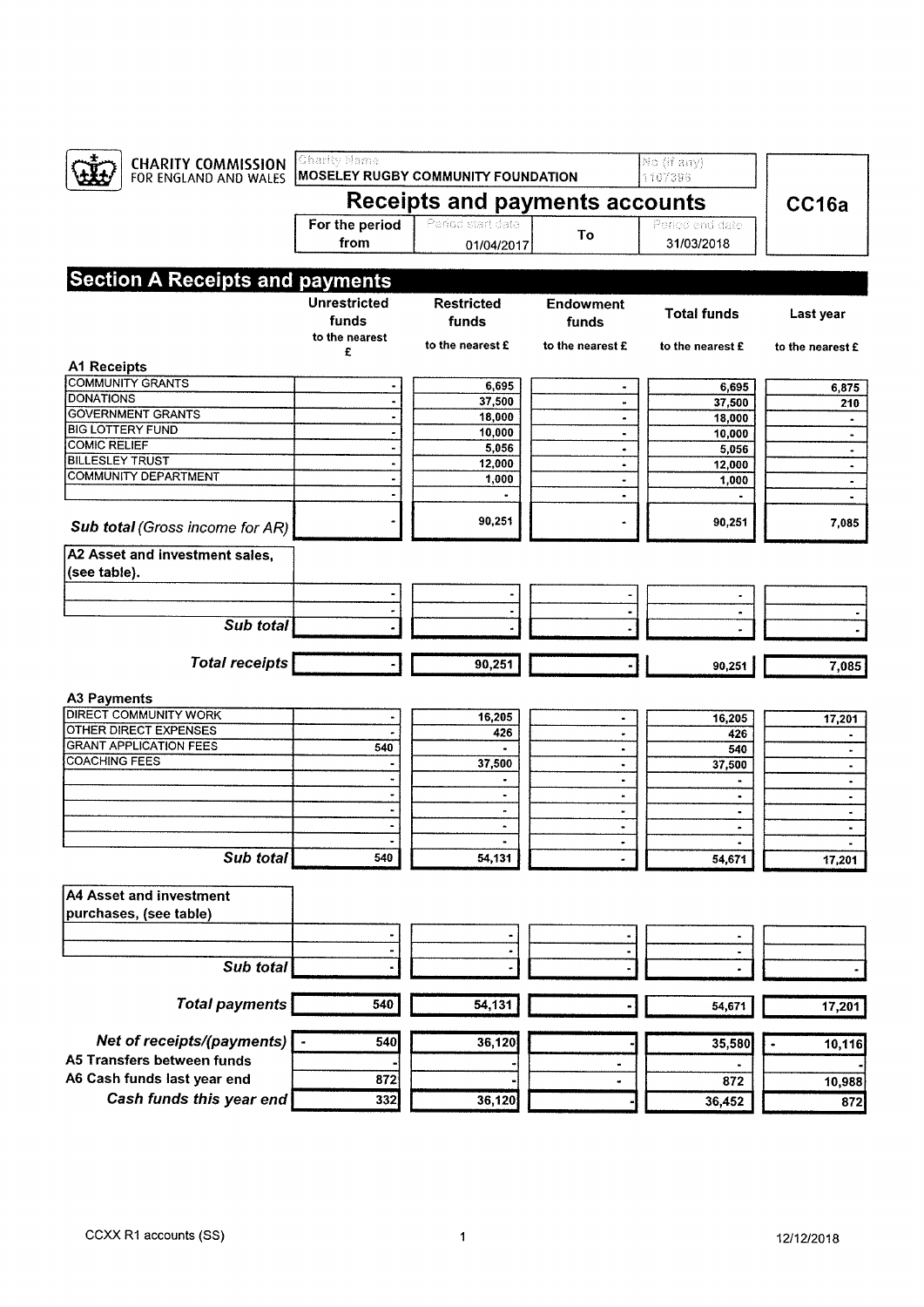|                                                                | Section B Statement of assets and liabilities at the end of the period |                                              |                                            |                                    |
|----------------------------------------------------------------|------------------------------------------------------------------------|----------------------------------------------|--------------------------------------------|------------------------------------|
| Categories                                                     | Details                                                                | <b>Unrestricted</b><br>funds<br>to nearest £ | <b>Restricted</b><br>funds<br>to nearest £ | Endowment<br>funds<br>to nearest £ |
| <b>B1 Cash funds</b>                                           | <b>LLOYDS BANK CURRENT ACCOUNT</b>                                     | 332                                          | 36,120                                     | $\ddot{\phantom{0}}$               |
|                                                                |                                                                        | $\blacksquare$                               |                                            | $\blacksquare$                     |
|                                                                |                                                                        | $\blacksquare$                               |                                            | $\blacksquare$                     |
|                                                                | <b>Total cash funds</b>                                                | 332                                          | 36,120                                     | $\blacksquare$                     |
|                                                                | (agree balances with receipts and payments<br>account(s))              | ОK                                           | OК                                         | OK                                 |
|                                                                | Details                                                                | <b>Unrestricted</b><br>funds<br>to nearest £ | <b>Restricted</b><br>funds<br>to nearest £ | <b>Endowment</b><br>funds          |
| <b>B2 Other monetary assets</b>                                |                                                                        | $\bullet$                                    | $\blacksquare$                             | to nearest £<br>$\blacksquare$     |
|                                                                |                                                                        | $\bullet$                                    | ۰                                          |                                    |
|                                                                |                                                                        | $\blacksquare$                               |                                            | ٠                                  |
|                                                                |                                                                        | $\blacksquare$                               | ÷.                                         | $\bullet$                          |
|                                                                |                                                                        | $\bullet$                                    | $\blacksquare$                             | $\blacksquare$                     |
|                                                                |                                                                        | $\bullet$                                    | ۰                                          | ۰                                  |
|                                                                | <b>Details</b>                                                         | Fund to which<br>asset belongs               | Cost (optional)                            | <b>Current value</b><br>(optional) |
| <b>B3 Investment assets</b>                                    |                                                                        |                                              |                                            |                                    |
|                                                                |                                                                        |                                              | $\qquad \qquad \blacksquare$               | $\blacksquare$                     |
|                                                                |                                                                        |                                              | $\blacksquare$                             | $\blacksquare$                     |
|                                                                |                                                                        |                                              | $\blacksquare$                             | $\blacksquare$                     |
|                                                                |                                                                        |                                              |                                            | $\blacksquare$                     |
|                                                                | Details                                                                | Fund to which<br>asset belongs               | Cost (optional)                            | <b>Current value</b><br>(optional) |
| <b>B4 Assets retained for the</b><br>charity's own use         |                                                                        |                                              |                                            |                                    |
|                                                                |                                                                        |                                              | $\blacksquare$                             | ٠                                  |
|                                                                |                                                                        |                                              |                                            |                                    |
|                                                                |                                                                        |                                              | ٠                                          | ٠                                  |
|                                                                |                                                                        |                                              | $\blacksquare$                             |                                    |
|                                                                |                                                                        |                                              | $\bullet$                                  |                                    |
|                                                                |                                                                        |                                              | $\blacksquare$                             | ٠                                  |
|                                                                |                                                                        |                                              | ۰                                          | $\blacksquare$                     |
|                                                                | Details                                                                | Fund to which<br>liability relates           | Amount due<br>(optional)                   | When due<br>(optional)             |
| <b>B5 Liabilities</b>                                          |                                                                        |                                              | $\hat{\phantom{a}}$                        |                                    |
|                                                                |                                                                        |                                              | ٠                                          |                                    |
|                                                                |                                                                        |                                              | ۰                                          |                                    |
|                                                                |                                                                        |                                              | ۰                                          |                                    |
|                                                                |                                                                        |                                              | ٠                                          |                                    |
| Signed by one or two trustees on<br>behalf of all the trustees | Signature                                                              | <b>Print Name</b>                            |                                            | Date of<br>approval                |
|                                                                |                                                                        | DAVID WARREN                                 |                                            |                                    |
|                                                                |                                                                        |                                              |                                            |                                    |
|                                                                |                                                                        |                                              |                                            |                                    |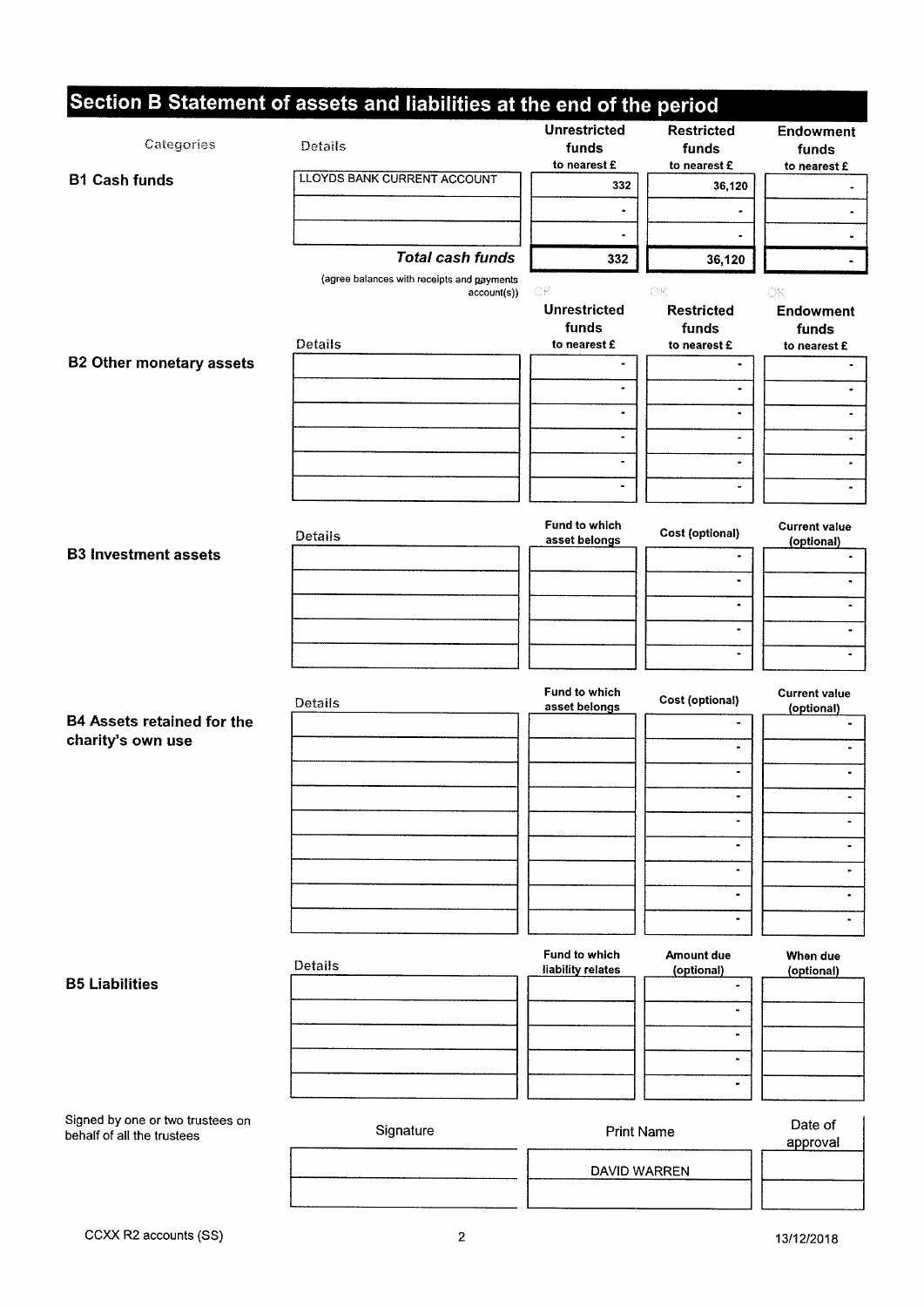|                                                    |                     | Period start date |                         |     | Period end date |                                      |                                    |  |
|----------------------------------------------------|---------------------|-------------------|-------------------------|-----|-----------------|--------------------------------------|------------------------------------|--|
| From                                               | Day.                | Month<br>April    | Year<br>2017            | To: | Day<br>131      | Month<br>March                       | Year<br>2018                       |  |
| <b>Section A</b>                                   |                     |                   |                         |     |                 | Reference and administration details |                                    |  |
|                                                    | <b>Charity name</b> |                   |                         |     |                 |                                      | MOSELEY RUGBY COMMUNITY FOUNDATION |  |
| Other names charity is known by                    |                     |                   |                         |     |                 |                                      |                                    |  |
| Registered charity number (if any)   1107396       |                     |                   |                         |     |                 |                                      |                                    |  |
| Charity's principal address C/O MOSELEY RUGBY CLUB |                     |                   |                         |     |                 |                                      |                                    |  |
|                                                    |                     |                   | <b>BILLESLEY COMMON</b> |     |                 |                                      |                                    |  |
|                                                    |                     |                   | <b>BIRMINGHAM</b>       |     |                 |                                      |                                    |  |
|                                                    |                     |                   | Postcode                |     |                 |                                      | <b>B13 0PT</b>                     |  |

### Names of the charity trustees who manage the charity

|                | <b>Trustee name</b> | Office (if any)  | Dates acted if not for whole<br>year | Name of person (or body) entitled<br>to appoint trustee (if any) |
|----------------|---------------------|------------------|--------------------------------------|------------------------------------------------------------------|
| 1              | J A JORDAN          | <b>CHAIRMAN</b>  |                                      |                                                                  |
| $\overline{2}$ | <b>I WARD</b>       |                  |                                      |                                                                  |
| 3              | A CAESAR            |                  |                                      |                                                                  |
| 4              | <b>J RICHARDS</b>   |                  |                                      |                                                                  |
| 5              | <b>D G WARREN</b>   |                  |                                      |                                                                  |
| 6              | C E ROBINS          | <b>TREASURER</b> |                                      |                                                                  |
| 7              |                     |                  |                                      |                                                                  |
| 8              |                     |                  |                                      |                                                                  |
| 9              |                     |                  |                                      |                                                                  |
| 10             |                     |                  |                                      |                                                                  |
| 11             |                     |                  |                                      |                                                                  |
| 12             |                     |                  |                                      |                                                                  |
| 13             |                     |                  |                                      |                                                                  |
| 14             |                     |                  |                                      |                                                                  |
| 15             |                     |                  |                                      |                                                                  |
| 16             |                     |                  |                                      |                                                                  |
| 17             |                     |                  |                                      |                                                                  |
| 18             |                     |                  |                                      |                                                                  |
| 19             |                     |                  |                                      |                                                                  |
| 20             |                     |                  |                                      |                                                                  |

#### Names of the trustees for the charity, if any, (for example, any custodian trustees)

| <b>Name</b> | Dates acted if not for whole year |
|-------------|-----------------------------------|
|             |                                   |
|             |                                   |
|             |                                   |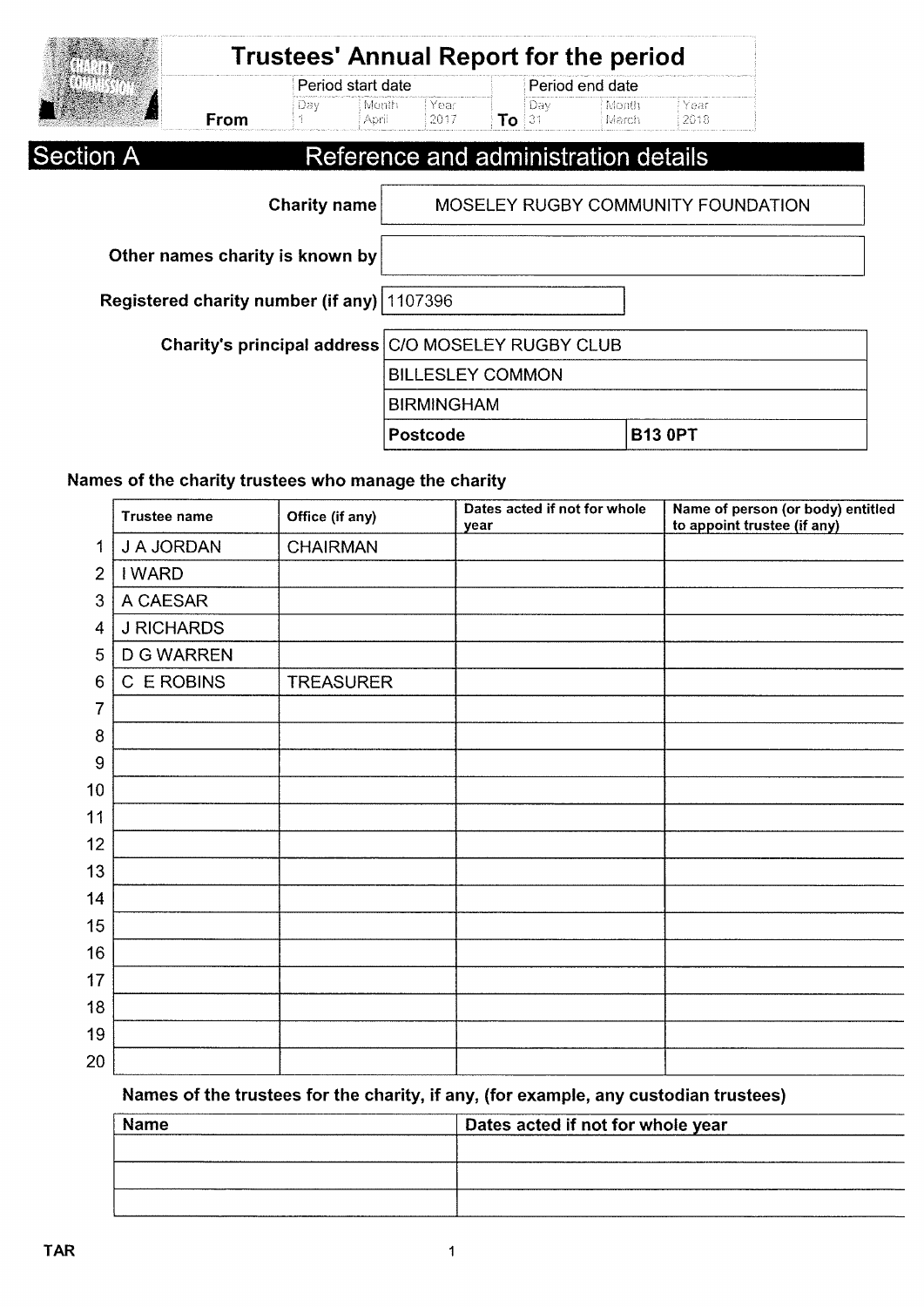### Names and addresses of advisers (Optional information)

| <b>Name</b>                            | <b>Address</b>                                                   |
|----------------------------------------|------------------------------------------------------------------|
| LANGARD LIFFORD<br><b>HALL LIMITED</b> | LIFFORD HALL, LIFFORD LANE, KINGS NORTON,<br>BIRMINGHAM, B30 3JN |
|                                        |                                                                  |
|                                        |                                                                  |
|                                        |                                                                  |
|                                        |                                                                  |

Name of chief executive or names of senior staff members (Optional information)

#### **Section B** Structure, governance and management

#### Description of the charity's trusts

|                                                                          | <b>CONSTITUTION</b><br>Type of governing document CONSTITUTION<br>(eg. trust deed, constitution) DATED 1 OCTOBER 2004 AND AMENDED 7 FEBRUARY 2011 |
|--------------------------------------------------------------------------|---------------------------------------------------------------------------------------------------------------------------------------------------|
| How the charity is constituted TRUST<br>(eg trust, association, company) |                                                                                                                                                   |
| Trustee selection methods<br>(eg. appointed by, elected by)              | <b>ELECTED BY TRUSTEES</b>                                                                                                                        |

#### Additional governance issues (Optional information)

| You may choose to include<br>additional information, where<br>relevant, about:                        |
|-------------------------------------------------------------------------------------------------------|
| • policies and procedures<br>adopted for the induction and<br>training of trustees;                   |
| • the charity's organisational<br>structure and any wider<br>network with which the charity<br>works; |
| • relationship with any related<br>parties;                                                           |
| • trustees' consideration of<br>major risks and the system<br>and procedures to manage<br>them.       |

## **Section C**

## **Objectives and activities**

| Summary of the objects of the<br>charity set out in its<br>governing document | The objects of the organisation are to further such charitable purposes for<br>the benefit of the inhabitants of Birmingham and the surrounding area as<br>the Executive Committee see fit from time to time, in particular but not<br>exclusively by:<br>Developing their capacity and skills in such a way that they are better<br>able to identify and help meet their needs and to participate more fully in<br>society.<br>Providing or assisting in the provision of facilities in the interests of social<br>welfare for recreation or other leisure time occupation of individuals who<br>have need of such facilities by reason of their youth, age, infirmity or |
|-------------------------------------------------------------------------------|----------------------------------------------------------------------------------------------------------------------------------------------------------------------------------------------------------------------------------------------------------------------------------------------------------------------------------------------------------------------------------------------------------------------------------------------------------------------------------------------------------------------------------------------------------------------------------------------------------------------------------------------------------------------------|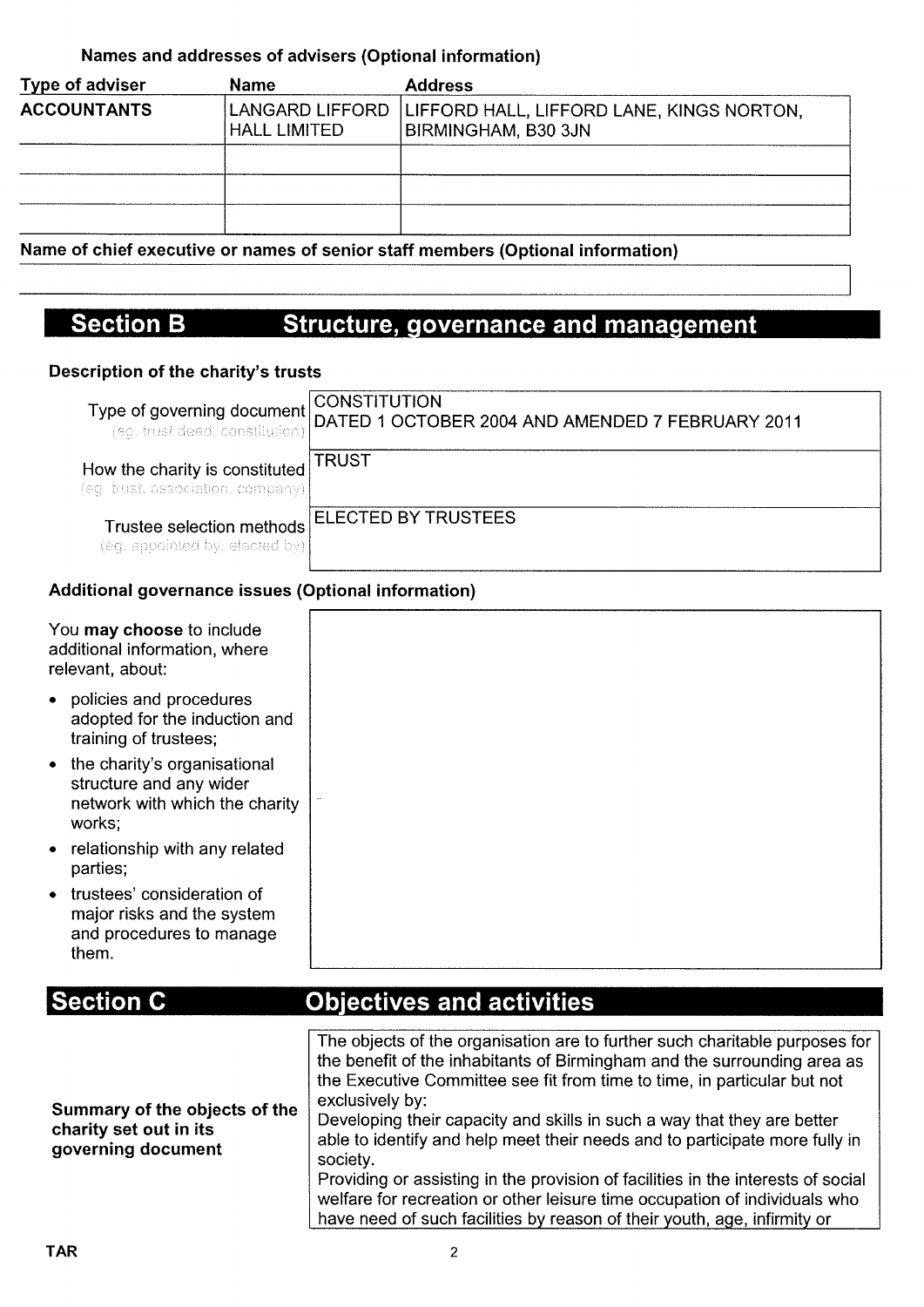disability, financial hardship or social circumstances with the object of improving their conditions of life.

Preserving and protecting their health by encouraging participation in healthy recreation and providing facilities for the playing of rugby and other sports.

Advancing their education and offering training opportunities in employability.

Moseley RCF is the charitable foundation arm of Birmingham Moseley Rugby Club originally established in 2004 to work with local schools to improve and protect the health of children in and around the Inner City area of Birmingham.

The R'n B Learning Zone was established in 2006 initially as a Playing for Success Centre working with under achieving local pupils to raise literacy and numeracy levels using sport as both a motivating factor and a theme.

In April 2011, the remit was extended to better serve the needs of the whole community particularly those people on the margins of society, the elderly, the disabled and the jobless. We applied for and successfully achieved accredited UK Online status, becoming a UK Online Centre.

We currently run Monday - Friday as an accredited UK Online Centre and as a DWP registered Work Club.

We provide:

- <sup>~</sup> IT training to local people
- <sup>~</sup> Support for the local unemployed to access the Government's Gateway website, write CVs, job search and apply for jobs.
- Training to help people access NHS services via the Internet
- Training in using the latest devices and advice on broadband and Wi-Fi options.

We run a Train to Gain programme at a local Community Centre, an IT session at Holy Cross Church and a session at the local Job Centre, each once a week. We have trained approximately 300 local people in IT and supported 160+ back on to the pathway to employment in the last 12 months.

In addition, we run a, Skills for Work programme in partnership with Brandwood Ward. This programme offers a range of training including First Aid and Health & Safety at work and aims to place local people in work experience.

We obtained funding from Comic Relief /RFU to run our 'Turnover' Programme, aimed at providing training in employability skills using the RFU's principles of,

- ~ Teamwork
- <sup>~</sup> Respect
- ~ Enjoyment
- Discipline
- ~ Sportsmanship

We have also run a number of Taster Days for young people leaving care to help them gain experience and make informed decisions about their futures.

Summary of the main activities undertaken for the public benefit in relation to these objects (include within this section the statutory declaration that trustees have had regard to the guidance issued by the Charity Commission on public benefit)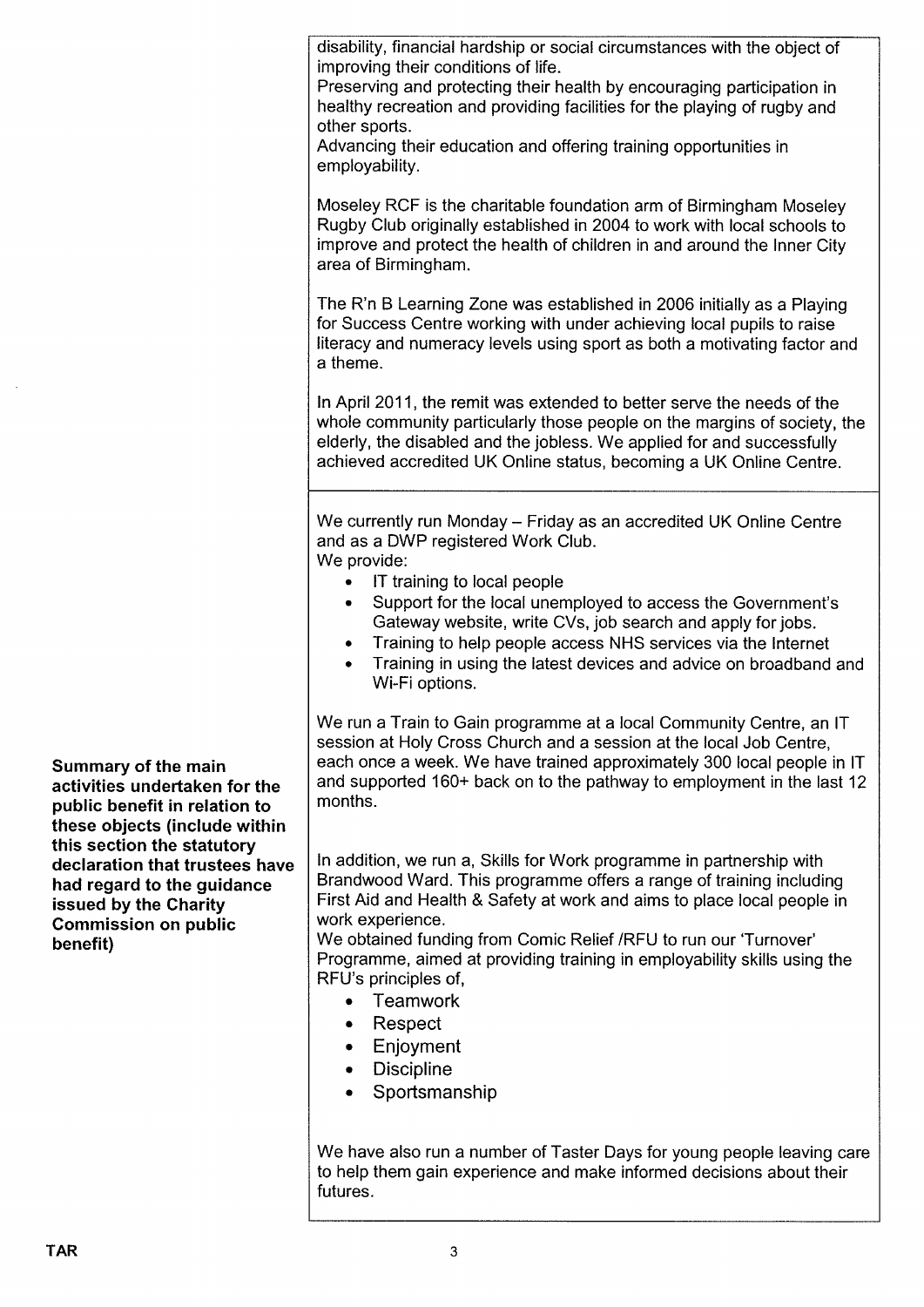## Additional details of objectives and activities (Optional information)

|                                                                            | At the R'n'B we have two tutors who are paid for 20 hrs per week but who<br>then volunteer a further 15 hrs per week.<br>We have regular volunteers from the Dept for Work and Pensions plus<br>local people volunteer their time to help deliver the training. |
|----------------------------------------------------------------------------|-----------------------------------------------------------------------------------------------------------------------------------------------------------------------------------------------------------------------------------------------------------------|
| You may choose to include<br>further statements, where<br>relevant, about: |                                                                                                                                                                                                                                                                 |
| policy on grantmaking;                                                     |                                                                                                                                                                                                                                                                 |
| policy programme related<br>investment;                                    |                                                                                                                                                                                                                                                                 |
| contribution made by<br>volunteers.                                        |                                                                                                                                                                                                                                                                 |

### Section D

### ements and pertc

 $\ddot{\phantom{1}}$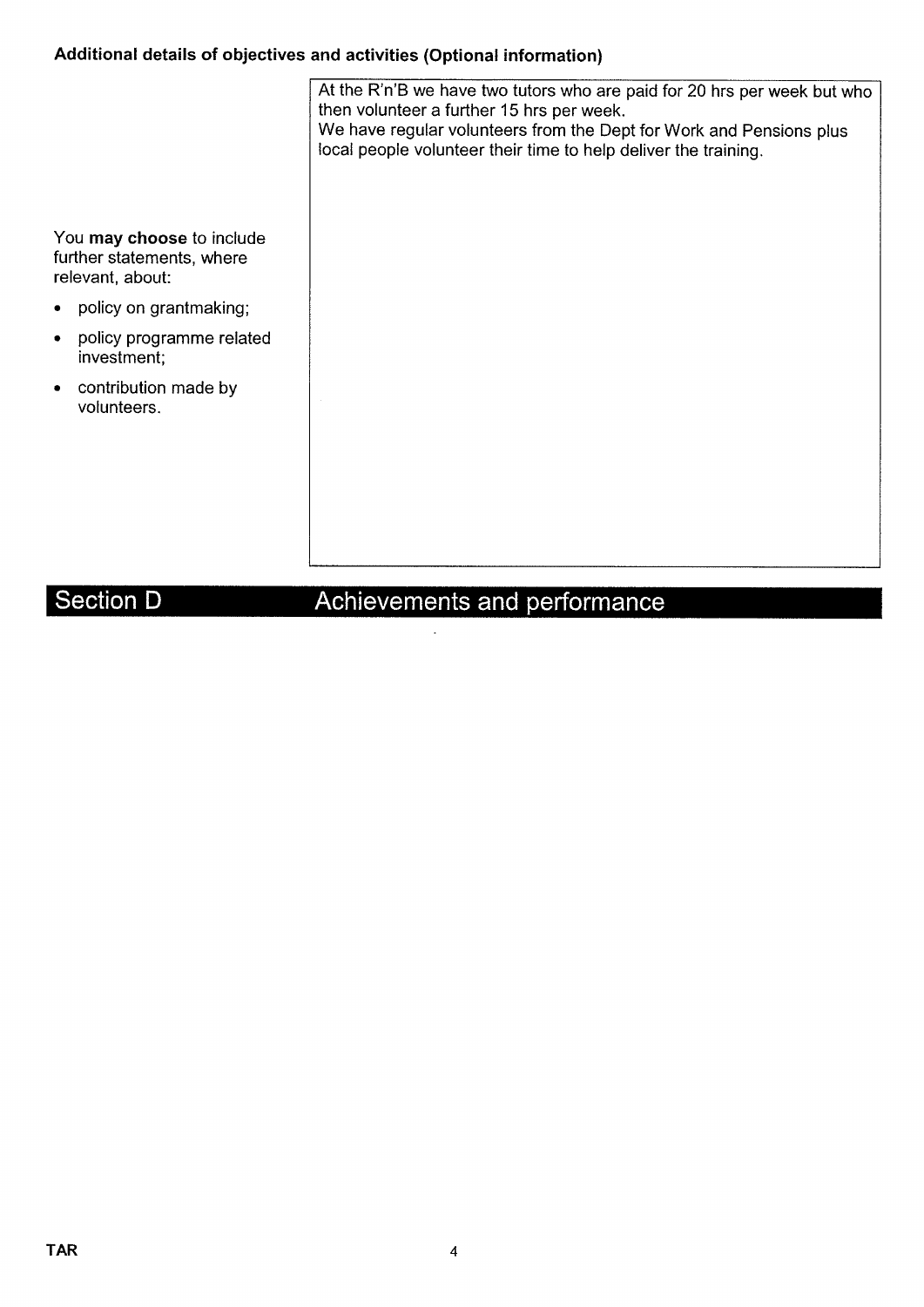| <b>Section D</b>                                                      | Achievements and performance                                                                                                                                                                                                                                                                                                                                                                                                                                                                                                                                                                                                                                                                                                                                                                                                                                                                                 |
|-----------------------------------------------------------------------|--------------------------------------------------------------------------------------------------------------------------------------------------------------------------------------------------------------------------------------------------------------------------------------------------------------------------------------------------------------------------------------------------------------------------------------------------------------------------------------------------------------------------------------------------------------------------------------------------------------------------------------------------------------------------------------------------------------------------------------------------------------------------------------------------------------------------------------------------------------------------------------------------------------|
| Summary of the main<br>achievements of the charity<br>during the year | We continue to be a funded UK Online status and we have become an<br>accredited City and Guilds centre. We continue to be a registered DWP<br>Job Club, the only one in the area and extended our service to cater for<br>the demand.<br>There is disabled access to the training centre and facilities.<br>We continue to upgrade and extended our IT resources.                                                                                                                                                                                                                                                                                                                                                                                                                                                                                                                                            |
|                                                                       | Developing our Work Club to involve a work experience programme. This<br>has resulted in us placing 30+ local people in valid work experience,<br>leading to paid employment.<br>In addition, the work we have done with young people leaving care has<br>given them a clearer idea of where they see their future.<br>We successfully bid and obtained funding from Big Lottery to erect street<br>lighting along a previously unlit footpath on Billesley Common.<br>We have established the following mutually supportive partnerships:<br>Job Centre+<br>$\bullet$<br><b>Big Lottery</b><br>٠<br>• Comic Relief/RFU<br>• Brandwood Community Centre<br><b>BCC &amp; Local Councillors</b><br>٠<br><b>Shaw Trust</b><br>۰<br>Advance<br>۰<br>Evolve<br>۰<br><b>Grendon &amp; Billesley Family Centre</b><br>۰<br><b>Billesley &amp; Highters Heath Development Group</b><br>٠<br><b>Holy Cross Church</b> |
|                                                                       |                                                                                                                                                                                                                                                                                                                                                                                                                                                                                                                                                                                                                                                                                                                                                                                                                                                                                                              |
|                                                                       |                                                                                                                                                                                                                                                                                                                                                                                                                                                                                                                                                                                                                                                                                                                                                                                                                                                                                                              |